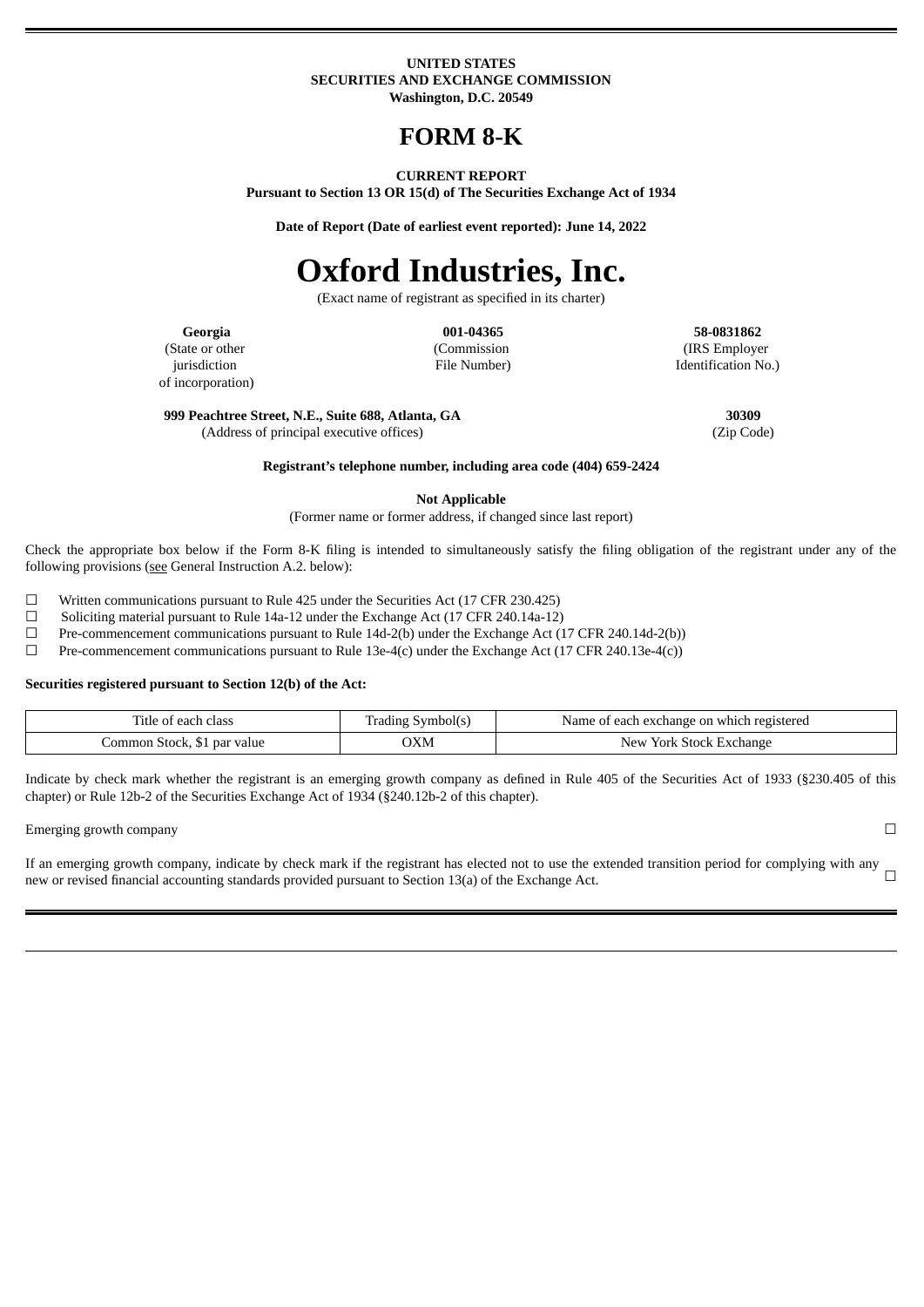### **Item 5.07 Submission of Matters to a Vote of Security Holders.**

On June 14, 2022, Oxford Industries, Inc. (the "Company") held its 2022 Annual Meeting of Shareholders. At the meeting, shareholders voted on the following items:

**Proposal 1:** The three nominees for Class III director were elected to serve on the Company's Board of Directors for a three-year term expiring in 2025 and until their respective successors are elected and qualified. The results of the election were as follows:

Class III Directors:

| Name               | For        | Against   | Abstain | Broker Non-Vote |
|--------------------|------------|-----------|---------|-----------------|
| Helen Ballard      | 12.203.273 | 1,540,322 | 191,748 | 1,279,977       |
| Virginia A. Hepner | 13.616.718 | 298,754   | 19.871  | 1,279,977       |
| Milford W. McGuirt | 13.831.121 | 84,353    | 19,869  | 1,279,977       |

**Proposal 2:** The Company's shareholders approved the Company's Long-Term Stock Incentive Plan as amended and restated to, among other things, authorize 500,000 additional shares of common stock for issuance under the plan. The voting results were as follows:

| For               | \gainsi<br>$ -$ | Abstair                                                | Non-Vote<br><b>Broker</b>                                                |
|-------------------|-----------------|--------------------------------------------------------|--------------------------------------------------------------------------|
| ന<br>13,57<br>.50 | 337,000         | nn<br>$\sqrt{2}$<br>$\sim$ $\sim$ $\sim$ $\sim$ $\sim$ | $\sqrt{2}$<br>$\sim$ $\sim$ $\sim$<br>70<br>$\sim$<br>$\frac{1}{2}$<br>. |

**Proposal 3:** The Company's shareholders ratified the selection of Ernst & Young LLP to serve as the Company's independent registered public accounting firm for fiscal 2022. The voting results were as follows:

| For<br>$\sim$ | Against<br>$\sim$ | Abstain          |
|---------------|-------------------|------------------|
| 14,964,315    | CFT<br>231,07     | $\sim$<br>19,332 |

**Proposal 4:** The Company's shareholders approved a non-binding, advisory vote supporting compensation paid to the Company's named executive officers. The voting results were as follows:

| For                                 | rgainsi<br>$\sim$ | `bstain' | ·Vote<br>Non-<br>,<br>nkei        |
|-------------------------------------|-------------------|----------|-----------------------------------|
| 13.770<br>$'0,$ JJ $\perp$<br>LJ, / | 141,331           | 23,481   | 270.077<br>1.5.51<br>$-1.9 - 1.7$ |